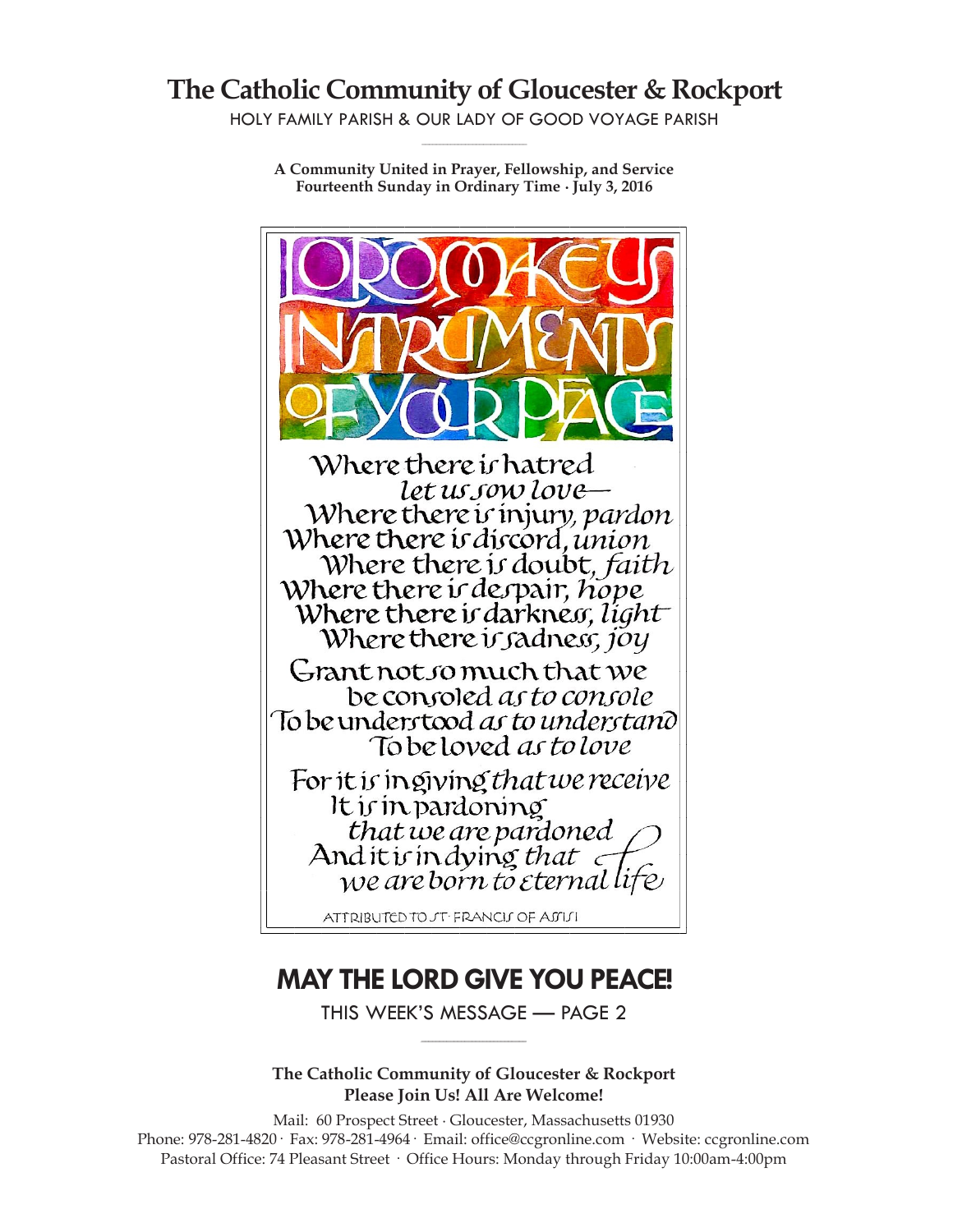#### **THIS WEEK'S MESSAGE \_\_\_\_\_\_\_\_\_\_\_\_\_\_\_\_\_**

# **MAY THE LORD GIVE YOU PEACE!**

#### By Cliff Garvey

In this weekend's reading from the Gospel of Luke (Lk 10:1-12, 17-20), Jesus sends seventy-two of his new disciples to prepare the people in various villages and towns for his upcoming visits. These seventy-two disciples are the first missionaries, the first evangelists, and the first preachers of the Good News of Christ. And they are given detailed instructions about what to do and what to say during their travels. Jesus tells them that they should enter each house with this greeting: "Peace to this household (Luke 10:5)!" Because these disciples return to Jesus with joyful hearts, tradition teaches us that they faithfully followed the Lord's instructions!

More than 1,200 years later, Saint Francis of Assisi followed in the footsteps of these seventy-two faithful disciples. When Francis heard the voice of the Lord, either through the gospel reading or through a mystical prayer experience, he tried to conform himself to the example and teaching of Christ. Although Francis was not a "fundamentalist" in the modern sense of that term, he did strive to follow and imitate the Lord as closely as possible. For example, Francis took seriously Christ's command to share a greeting of peace with those he met throughout his life. Francis traveled on foot (almost always barefoot) throughout Italy, Spain, Egypt, and the Holy Land. And everywhere he went he would proclaim: "May the Lord give you peace!

Eight centuries after Saint Francis experienced his own conversion and began three religious orders that have attracted millions of followers around the world, his greeting of peace is still widely repeated but also widely misunderstood. Nowadays we think of peace as a condition of calm, a sense of serenity, or an absence of violence and war. For Francis, however, peace is not a condition. It is a gift that can be given only by the Lord. Like grace, which is God's free gift of his favor, love, mercy, and salvation to his children, peace is also God's gift to us. It is the totality of all goodness that was possessed (and lost) by our first parents in the Garden of Eden; and restored to us by the life, death, and resurrection of Jesus Christ.

Peace, in this context, is like the biblical understanding of "shalom." It is the complete fullness of benevolence, friendship, health, joy, kindness, love, mercy, prosperity, reconciliation, and security. In this way, the Franciscan greeting of peace is not just a salutation. It is not about words. It is about actions. It is a way of thinking and a way of life. It is the way of actually living the Gospel and building a culture of real peace in our homes, neighborhoods, parishes, and workplaces. It is the way of becoming a true instrument of God's peace in the world. It is about rejecting detraction and gossip, and choosing to build up and encourage. It is about rejecting division and resentment, and striving to bring people together through kindness, love, and reconciliation. It is about reaching back, reaching out, and reaching across the aisle. In short, this greeting of peace is about practicing what we preach.

Needless to say, becoming and remaining an instrument of the Lord's peace requires patience, penance, and perseverance in all that we do, say, and think. Being an instrument of the Lord's peace beckons us to seek forgiveness and to begin again when we stumble (and we will stumble). And being an instrument of the Lord's peace calls us to forgive the unforgiveable, to love the unloved, and sometimes even to suffer for God's sake or for our neighbor's sake. If this sounds impossible, then consider something else that Saint Francis often said to his followers: "If the Lord can work through me, he can work through anyone." Like us, Francis was human. He had all the same desires, feelings, and frustrations that we have. But Francis persisted in prayer. He carried on in a true spirit of fellowship with people from all cultures, religions, and points of view. He worked tirelessly to serve the Lord and those he met along the way. If Francis could do it, then we can, too!

As we celebrate our country's independence and pray for peace around our increasingly troubled world, please join me in sharing the Franciscan greeting of peace with your family, friends, and fellow parishioners. Share it at home. Share it at the supermarket. Share it at work. Share it at Mass during the sign of the Lord's peace. Like Saint Francis of Assisi and the seventy-two disciples sent to prepare the way of the Lord, let us joyfully say: "May the Lord give you peace!" Try it once! Try is twice! Try it three times! I dare you! May the Lord give you peace!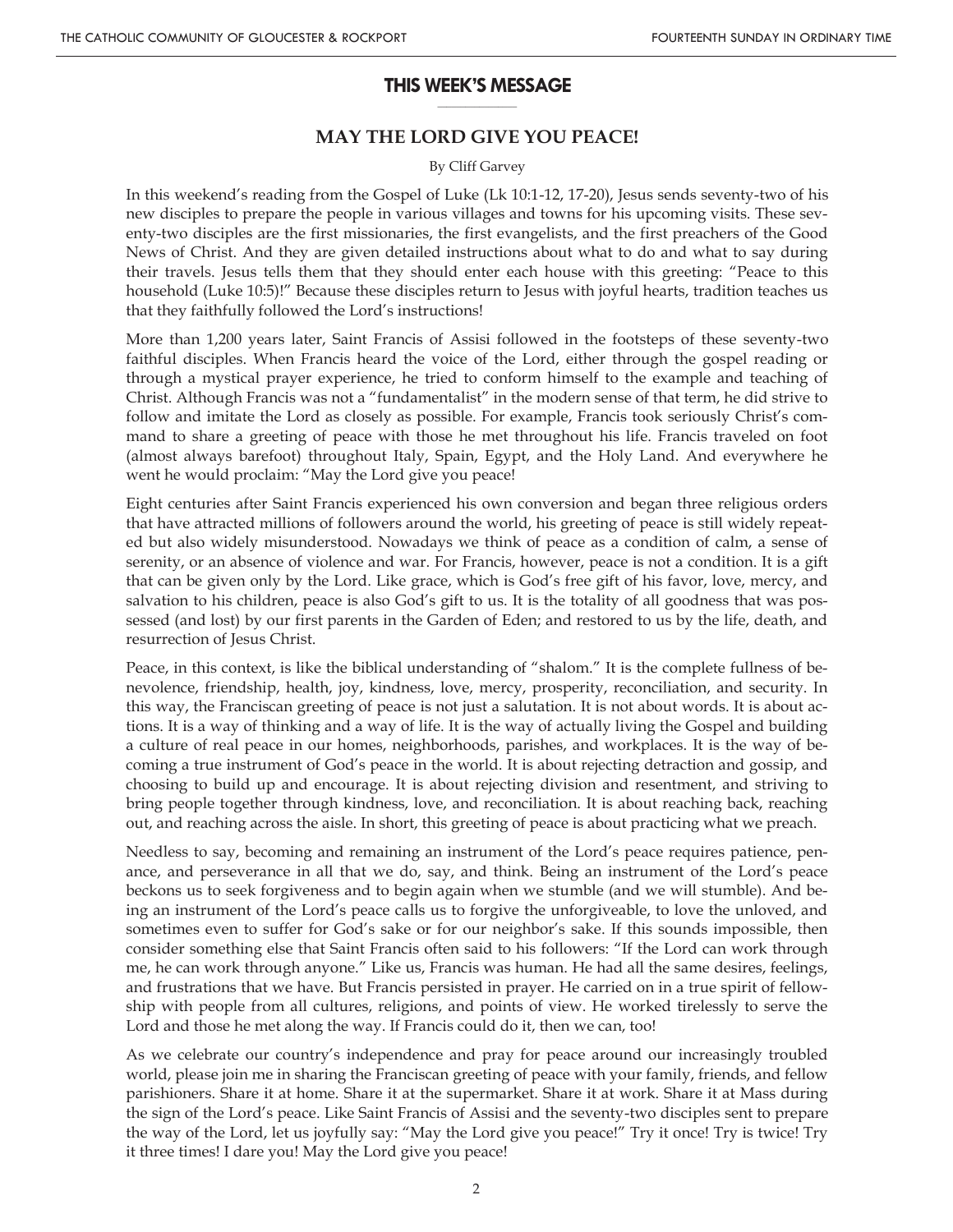#### **WELCOME SUMMER VISITORS! \_\_\_\_\_\_\_\_\_\_\_\_\_\_\_\_\_\_\_\_**

# **OUR WORSHIP SCHEDULE PLEASE JOIN US! ALL ARE WELCOME!**

In the Catholic Community of Gloucester & Rockport (Holy Family Parish and Our Lady of Good Voyage Parish), the celebration of Holy Mass is the source and summit of our community's joy and its life of prayer, fellowship, and service. Regardless of where we worship, the Holy Eucharist brings God's consolation, love, and mercy into our midst; it brings the Real Presence of Jesus Christ into our lives and hearts!

All are welcome to join us for Mass and to participate in Holy Communion in accordance with personal conscience and the teachings of the Roman Catholic Church. The Catholic Community of Gloucester & Rockport celebrates Masses according to the following schedule:

> **Saturday Vigil Masses** Saint Ann Church· 4:00pm Our Lady of Good Voyage Church· 6:00pm

**Sunday Masses** Our Lady of Good Voyage Church· 7:00am Saint Ann Church· 8:15am Saint Joachim Church· 10:00am Our Lady of Good Voyage Church· 11:45am

**Weekday Masses** Monday, Wednesday, and Friday· 8:00am Our Lady of Good Voyage Church

> Tuesday and Thursday· 8:00am Saint Joachim Church

> > Saturday· 8:00am Saint Ann Church

#### **Sacrament of Penance & Reconciliation** Saturday at 3:00pm

Saint Ann Church Also By Appointment

Welcome to the Catholic Community of Gloucester & Rockport! We hope and pray that you will join us in prayer! All are invited! All are welcome! For more information, please contact Father Jim at 978-281-4820 or frjim@ccgronline.com. May God bless you!

## **THE HOLY ROSARY Monday Through Saturday After Daily Mass**

All are invited to join us every morning after Daily Mass as we pray the Holy Rosary. By praying the Rosary, we grow closer to Christ by meditating on the mysteries of his life, death, and resurrection; and we grow closer to our Blessed Mother by asking for her intercession for ourselves, our parishes, and our troubled word. For more information, please see Father Jim or a member of our pastoral team. Please join us! All are welcome!

#### **PASTOR'S CHALLENGE \_\_\_\_\_\_\_\_\_\_\_\_\_\_\_\_\_\_\_\_**



## **SAINT ANN CHURCH HALL FUNDRAISER SECOND COLLECTION THIS WEEKEND! Goal: \$7,500· Raised So Far: \$5,855**

Since last fall, Michael Horgan, our buildings and facilities manager, and a team of dedicated local carpenters, masons, painters, and technicians have been working hard to repair and renovate Saint Ann Church Hall for both our use and for future generations of parishioners.

During the last six months, our team identified and repaired cracks in the foundation of the church that allowed moisture and water to leak into the church building threatening to undermine both the structural integrity of the hall and our priceless stained glass windows. They painted the hall for the first time in many decades. A new heating system and a new tile floor were professionally installed. This project was funded largely by rental income from the former parish school and was unanimously approved by our finance council.

Please keep in mind that renovations to the entrances, bathrooms, and kitchen will come next (after necessary repairs to the church tower). But at this point, our renovation of the church hall is nearly complete! We now need your help to finish the job! Our current stock of folding chairs and event tables are in poor condition and should be replaced for both aesthetic and safety reasons. Each new chair will cost approximately \$30 and each new table will cost approximately \$100.

This month, we have raised \$5,855! Thank you! During the weekend of July 2nd—July 3rd, we will have another second collection at all weekend Masses in Holy Family Parish (Saint Ann Church and Saint Joachim Church) to help us reach our goal. Until then, additional donations can be sent directly to the "Pastor's Challenge" c/o Father Jim at 60 Prospect Street, Gloucester, MA 01930.

Your prayers and generous support for this "Pastor's Challenge" fundraiser will be much appreciated by all who visit our hall and by all who live, work, and worship in the Catholic Community of Gloucester & Rockport! Thank you in advance for your prayers and support! If you have any questions, please contact me at 978-281- 4820 or frjim@ccgronline.com. Thank you! May God bless you and your family!

Peace and blessings to all, Father Jim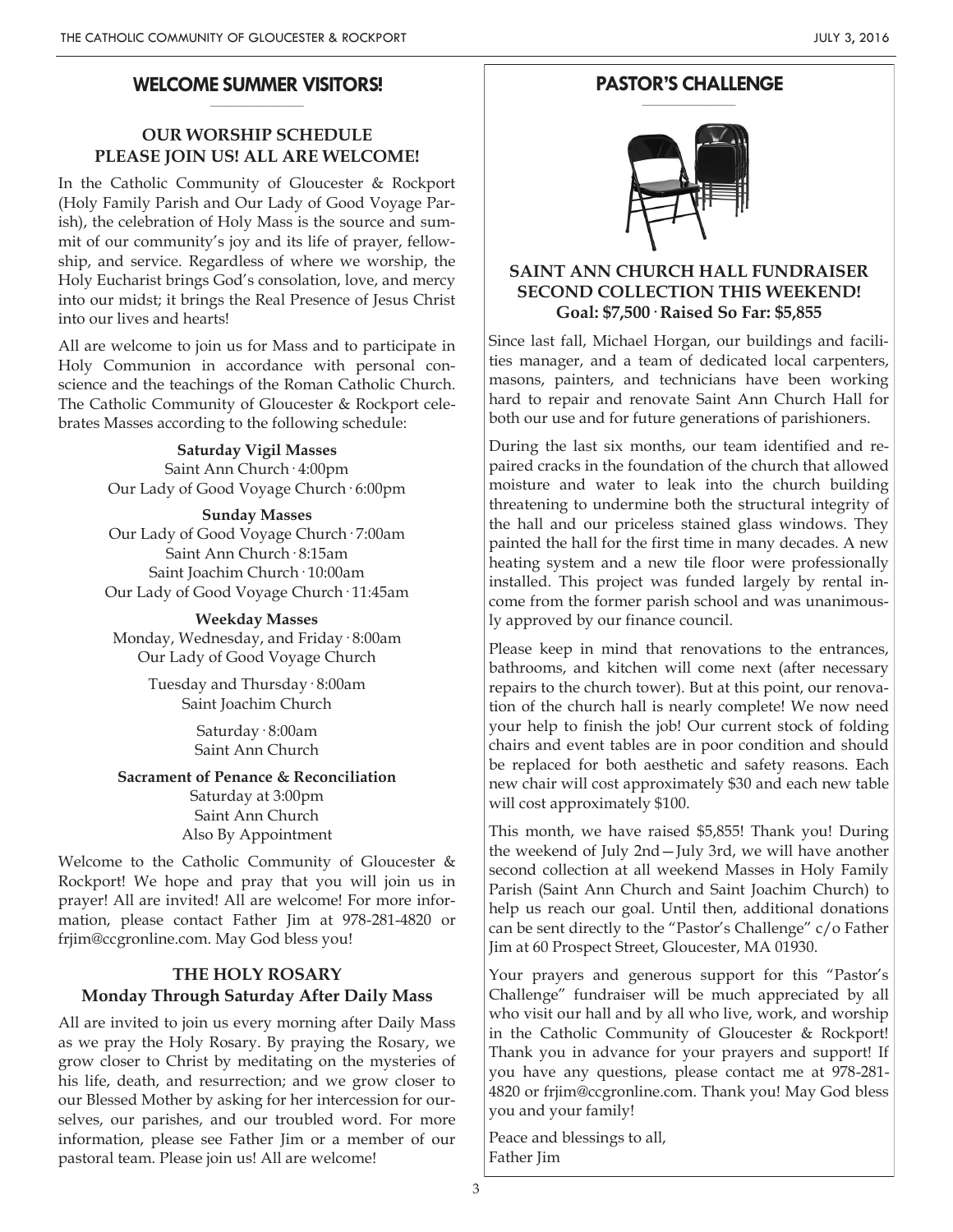#### **PRAYER, FELLOWSHIP & SERVICE \_\_\_\_\_\_\_\_\_\_\_\_\_\_\_\_\_**

# **ONLINE RESOURCES FOR PRAYER Join us at ccgronline.com/prayer!**

Our website features links to the Saint of the Day, Sharing the Word, and Sunday Soundbites, which are ninety second reflections based on the daily and weekend Mass readings and the lives of the saints. Our website also includes an easy-to-use link for praying the Liturgy of the Hours online. So, please join us each and every new day for a few moments of prayer, reflection, and inspiration at ccgronline.com/prayer. All are welcome!

# **THE ASSISI PROJECT Mass & Summer Barbecue· Sunday, July 10th**

Founded in 2007 by Father Jim and Cliff Garvey, the Assisi Project is an international fellowship of "Franciscans in Spirit" with members, friends, and followers in the United States, Canada, Europe, and Africa. We are dedicated to helping Christian believers of all ages more faithfully live the Gospel of Christ in the spirit of Saint Francis and Saint Clare of Assisi. Each year, we sponsor a pilgrimage to Assisi and other faith formation opportunities for adults.

Our next meeting will begin with Mass at 11:45am on Sunday, July 10th in Our Lady of Good Voyage Church. After Mass, we will gather in Our Lady's Hall for our Ninth Annual Summer Barbecue. We will conclude with the Franciscan Rosary at 3:00pm in Our Lady's Church. If you would like to join us, please see Father Jim or contact Cliff Garvey at 978-281-4820 or cgarvey@ccgronline.com. Please join us! All are welcome!

# **THE LEGION OF MARY Now on Wednesdays at 4:15pm· Parish Center**

Founded in Ireland in 1921, the Legion of Mary is an international fellowship of lay men and women who volunteer their time, talent, and prayers under the banner of the Blessed Virgin Mary by practicing the spiritual works of mercy in both of our parish communities. The Legion's primary apostolate is to visit and pray with our aged, disabled, homebound, and sick fellow parishioners. Members also serve in many other volunteer ministries in both Holy Family Parish & Our Lady of Good Voyage Parish.

Every Wednesday afternoon at 4:15pm, the Legion of Mary gathers in the parish center, which is located beside Saint Ann Church, to pray the Rosary, share their faith experiences, and participate in a period of faith formation under the guidance of their spiritual director. For more information about the Legion of Mary and its good work in Holy Family Parish and Our Lady of Good Voyage Parish, please contact Joan Foster at ajay7@verizon.net; Sue Demetri at sdemetri2000@yahoo.com; or leave a message by calling our pastoral office at 978-281-4820. Please join us! New members are always welcome!

#### **SACRAMENTAL NEWS & INFORMATION \_\_\_\_\_\_\_\_\_\_\_\_\_\_\_\_\_\_\_\_**

# **THE SACRAMENT OF BAPTISM Schedule for the Month of July**

The Sacrament of Baptism is the first of three Sacraments of Initiation in the Roman Catholic Church. The two other Sacraments of Initiation are Eucharist and Confirmation. According to the Catechism of the Catholic Church: "Holy Baptism is the basis of the whole Christian life, the gateway to life in the Spirit, and the door which gives access to the other sacraments. Through Baptism, we are freed from sin and reborn as children of God; we become members of Christ, are incorporated into the Church, and made sharers in her mission (CCC 1213)."

During the month of July, the Catholic Community of Gloucester & Rockport will celebrate the Sacrament of Baptism according to the following schedule:

> Baptism Preparation Workshop Sunday, July 3rd at 11:00am Saint Ann Church

Sacrament of Baptism Sunday, July 10th at 1:00pm Saint Ann Church

Sacrament of Baptism Sunday, July 17th at 1:00pm Our Lady of Good Voyage Church

Sacrament of Baptism Sunday, July 24th at 11:00am Saint Joachim Church

During the month of June, the following fourteen children received the Sacrament of Baptism here in the Catholic Community of Gloucester & Rockport:

> Francesca Briguglio· Damon Cusumano Ava Foote· Colby Heffernan Daniel Juden· Phillip MacDougall Aidan Moore· Olivia Noto Bianca Silva· Jason Stackhouse Josephine Stackhouse· Julian Trefry Elizabeth Tolcarz· Raymond Vasta

If you would like to schedule your child's baptism, please contact Melissa Unis at office@ccgronline.com or 978-281- 4820. If you are an adult who has not been baptized and would like to prepare for the Sacrament of Baptism or the other Sacraments of Initiation in the Roman Catholic Church, please contact Cliff Garvey at 978-281-4820 or cgarvey@ccgronline.com. Congratulations! Please pray for these recently baptized young disciples, their parents, grandparents, and godparents! Thank you for your prayers! May God bless you and your family!

# **MORE NEWS & INFORMATION ONLINE!**

Join us: ccgronline.com/sacraments!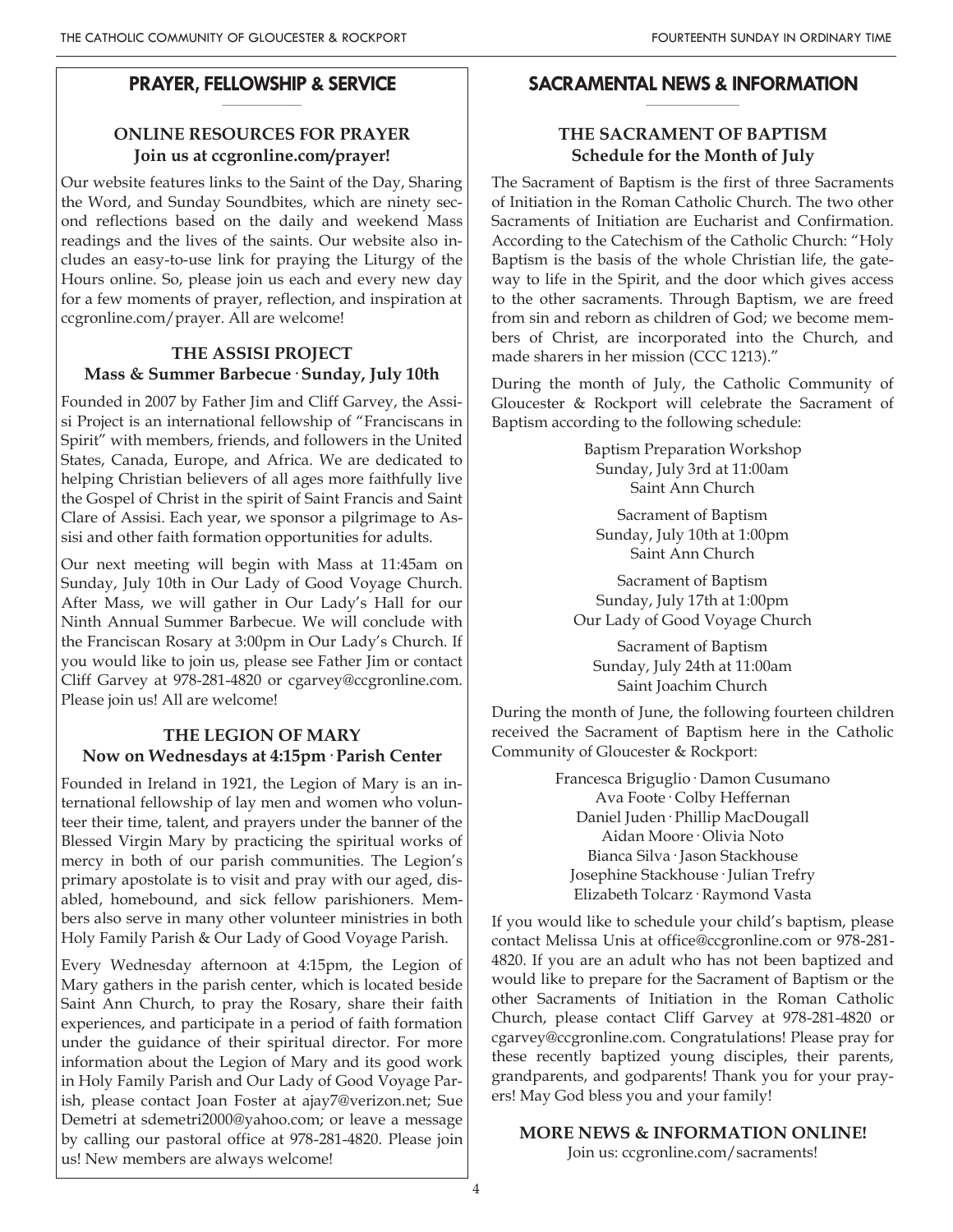#### **YEAR OF MERCY SPECIAL EVENT \_\_\_\_\_\_\_\_\_\_\_\_\_\_\_\_\_\_\_\_**



## **THIRD ANNUAL SUMMER RETREAT "THE JESUS PRAYER" Begins Monday, August 8th at 7:00pm**

The summer season is a great time of year for stepping back from the business and busy-ness of daily life in order to focus on our personal relationship with Jesus Christ. Unfortunately, few among us are able to leave work, family, and friends for a real retreat from the world. For this reason, the Catholic Community of Gloucester & Rockport is pleased to announce our Third Annual Summer Retreat!

From Monday, August 8th through Friday, August 12th, all are invited to join Father Jim and Cliff Garvey for a unique opportunity to experience the spiritual peace and renewal of a week-long retreat without leaving home! Our retreat will be based on John Michael Talbot's book, "The Jesus Prayer: A Cry for Mercy, A Path for Renewal." For centuries, the Jesus Prayer has led countless disciples toward a deeper and more intimate experience with Christ and his gifts of love and mercy. Talbot's book offers readers a step-by-step and word-by-word approach for understanding the Jesus Prayer and for making it a central component of our spiritual lives.

Each evening of our retreat will begin promptly at 7:00pm in Saint Anthony Chapel with Evening Prayer from the Liturgy of the Hours. After that, Father Jim and Cliff will lead our community in a period of reflection, discussion, and faith sharing. We will conclude each evening at 8:30pm with Night Prayer. Between each retreat session, participants will be asked to read brief selections from John Michael Talbot's book and to engage in a daily prayer exercise. During each day of the retreat, Saint Anthony Chapel will open at 12:00pm for silent personal prayer and reflection.

In order to adequately plan for the retreat, please contact Cliff Garvey at 978-281-4820 or cgarvey@ccgronline.com if you plan to join us. A donation of \$25 is requested from those who can afford it. Copies of the book, along with coffee, tea, and cold water will be provided. Please join us! All are welcome!

#### **JUBILEE YEAR OF MERCY \_\_\_\_\_\_\_\_\_\_\_\_\_\_\_\_\_\_\_\_**

## **LIVING THE WORKS OF MERCY WITH POPE FRANCIS**

Pope Francis has said that mercy is the "fundamental law that dwells in the heart of every person who looks sincerely into the eyes of his brothers and sisters on the path of life." This Year of Mercy is an invitation for us to look sincerely into the eyes of those around us, to recognize their needs, and to act accordingly.

During the Jubilee Year of Mercy, Pope Francis has called us to rediscover these Spiritual and Corporal Works of Mercy as a way of living more deeply as disciples of Christ Jesus in the true spirit of the Gospel. Each month, Pope Francis asks us to pray for both a "universal" prayer intention and an "evangelization" prayer intention.

Throughout the year, Pope Francis will also offer us "spiritual exercises" or ways of living out the Works of Mercy in communion with his monthly intentions, with fellow parishioners, and with believers throughout the world. The Holy Father's monthly intentions & spiritual exercises will be printed in our bulletin and posted online at ccgronline.com/mercy.

## **July 2016**

**Universal Prayer Intention: Indigenous People**

We pray that indigenous peoples throughout the world are treated with dignity and respect.

**Spiritual Work of Mercy: Admonish Sinners**

Speak out against those who gossip or espouse racism. Do not buy products from countries or corporations that do not fairly compensate workers.

## **July 2016**

**Evangelization Prayer: Latin America & Caribbean**

We pray that the Church in Latin America & Caribbean may preach the Gospel of Christ with renewed vigor and enthusiasm.

**Corporal Work of Mercy: Clothe the Naked**

Consider what clothing and household resources you might share with those in need. Support the Saint Vincent de Paul Society.

As we celebrate the Extraordinary Jubilee Year of Mercy and live out the Works of Mercy under the Holy Father's guidance, let us pray for the grace to live the Gospel, to share God's love and mercy, and to build up the Church! May God bless you and your family with mercy!

# **MORE ONLINE! Join us: ccgronline.com/mercy**

For more information about the Extraordinary Jubilee Year of Mercy, including our easy-to-use Guides to Making a Good Confession and the Divine Mercy Chaplet, please visit our website: ccgronline.com/mercy.